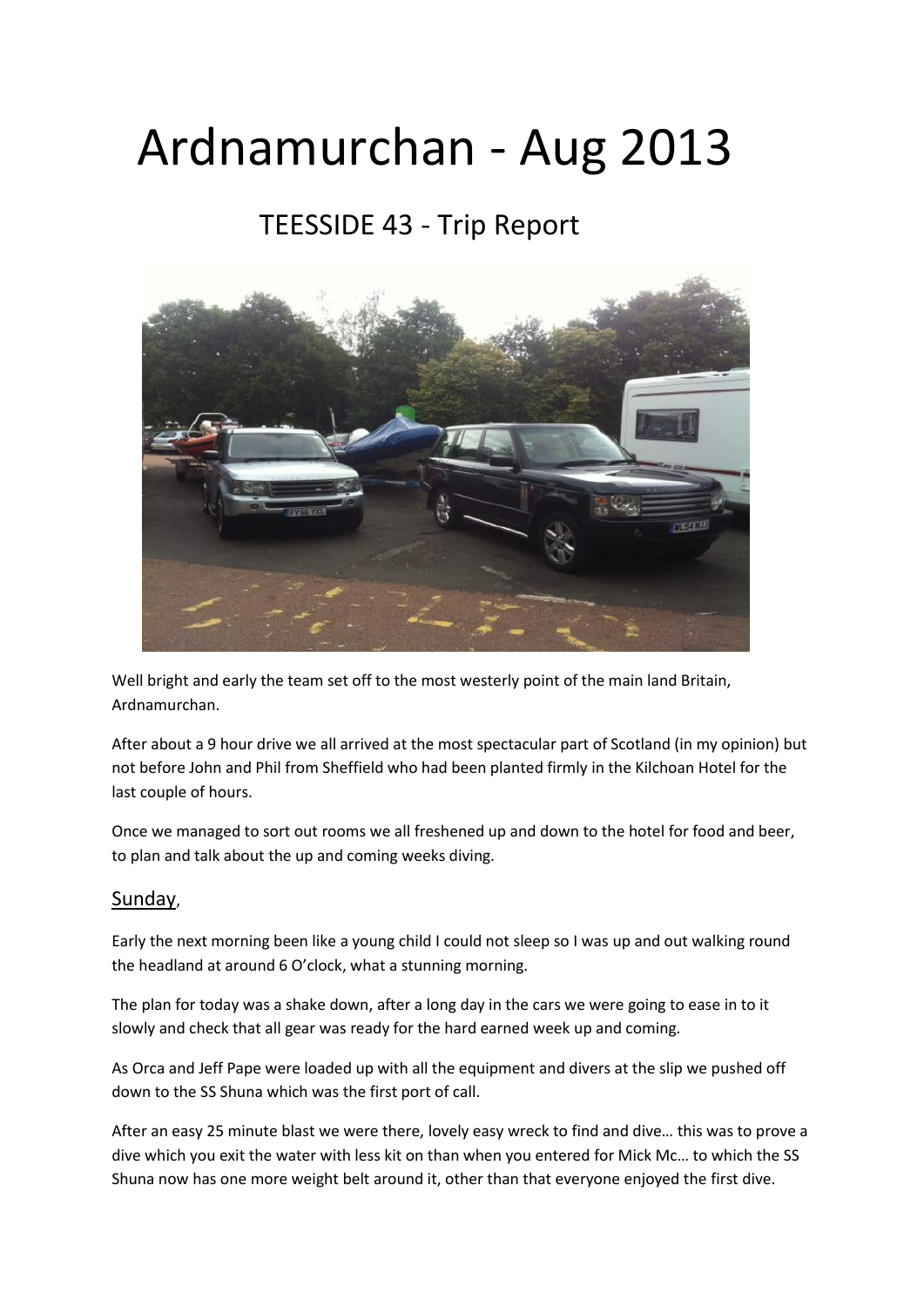The next dive was to prove a bit of a nemesis for John," I know where there is a water fall that's excellent, just round the corner" but before the afternoon Mr Mick Mc needed to go to Tobermoray for a taxi drive to find a weight belt, 15 miles and some hours later…. He returns !



After lunch we had a ride in to Loch Sunnart to find this elusive Waterfall…. It had not rained for some time !

#### Monday,

Today we are divining The Hispania but the best tide is after lunch so a quick easy scallop dive in the morning for the Orca crew whilst the Jeff Pape crew dived the wall of Calfe island, which they were



really impressed with it's worth going back. We met back up in "Tob's" for a fish Pattie.

The Hispania is best dived 1 -2 hours before H or L water Oban, some people said its one hour some said two, so we opted for a short lunch and a coffee break sat tied on the wreck, at least we would not miss it.

As the tide started to slow we thought we would put our elite team of divers

down first who could with stand anything…."Dave Bennett and Mick McPhillips" were first in, after they had finally made their way down the shot the next team were getting kitted up with a quick return by the first team….. Obviously still running like a train, they made it to the wreck but with neither of them been a spring chicken they decided against the onslaught of what was ahead, and bailed. After another 15 mins had past teams started dropping in, and a good dive was had by all.

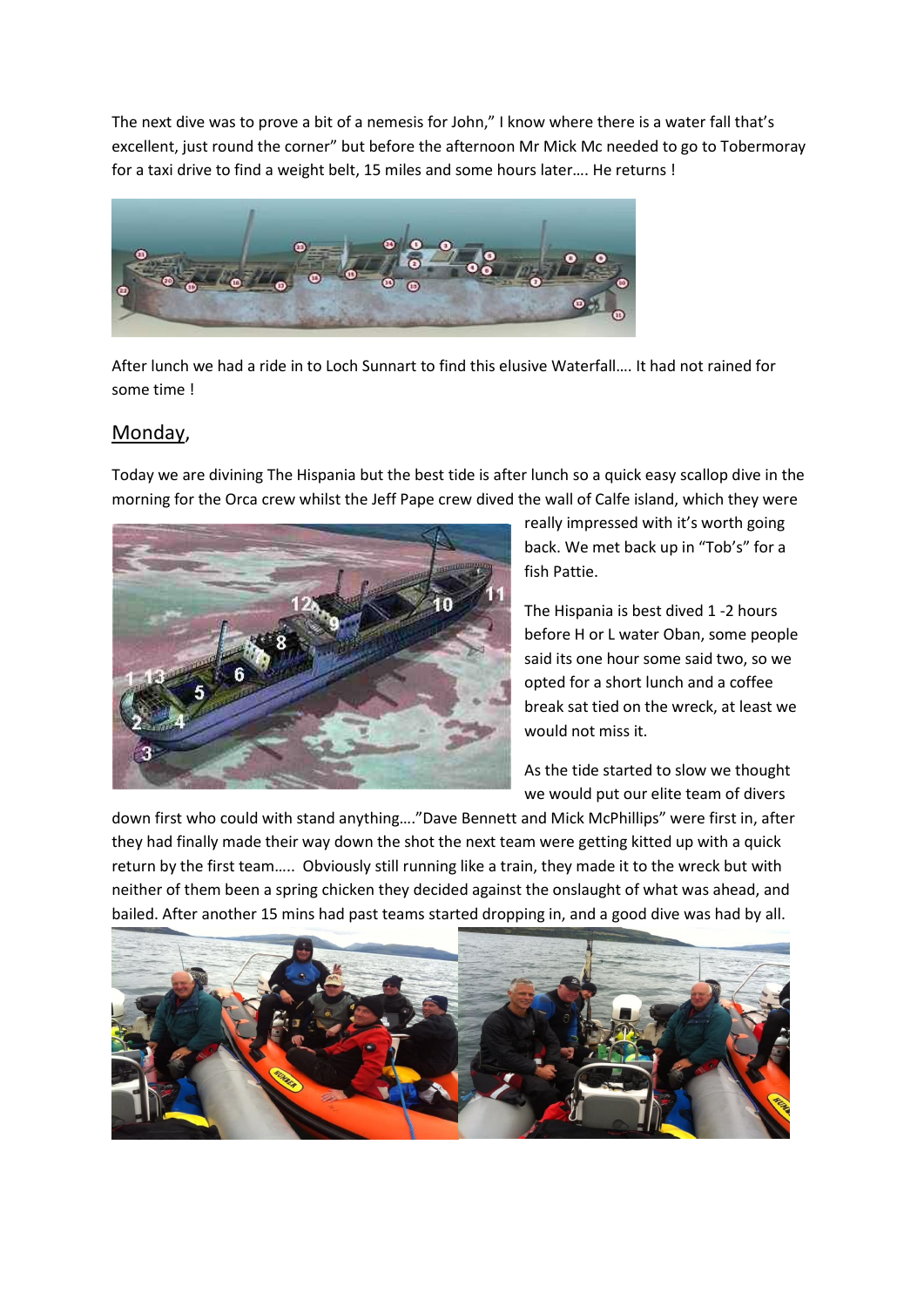#### Tuesday

After a night in the pub with some good food and plenty of laughs I came back and joined the dive lads again for another days diving….



A little exploring well, half-hearted exploring we ventured around Ardnamurchan Point, which we were met by some very large Atlantic rollers and some spectacular Scenery.

Once round the point we found a sheltered cove which was not the best but we all had a dive apart from Nigel (I only do rust) Watson and Dave, at least we had boat cover, for a quick easy dip…. Nothing much but some very nice white sand, on HMS Seabed !

Once back in the boat we decided to pop back into Loch Sunart out of the bigger seas where Gary and Dave decided to sit out the afternoon and go do some walking / exploring.

Orca continued down in to Loch Sunnart and picked up a scallop bed not to far away and Jeff Pape went chasing Waterfall again, making their way down towards Salen, which is half way down the loch.

#### Wednesday

10:30 Rondo, another stunning morning for us to blast down the Sound of Mull heading towards the Rondo, this is one of the most picturesque wrecks in the Sound Of Mull, with it starting with-in 4m of the surface it has plenty of life around the rudder to which she falls away at a very step angle



down the side of Dearg Sgir. This wreck suits any level of diver, from CCR to Trainee Ocean diver, but is still best dived at 1 hour before H or L water Oban.

We had teams that plodded down to the 15m some went to 35 then came off the wreck into 10m of water on abit of a hunt for tea and others went all the way down to the bow in 50m of water.

When we had our fill of the Rondo we went back into Tobermoray for lunch and for Mick mc to return his weight belt as he was leaving for another holiday in warmer clime's !!

Once back to the digs for a lovely evening Gary had found a local man asking for some Scallops who happened to be an Author, not just any

Author but the Author of " The Good Launch Guide" website and book ! He even gave us a free signed copy for the club which now resides behind the bar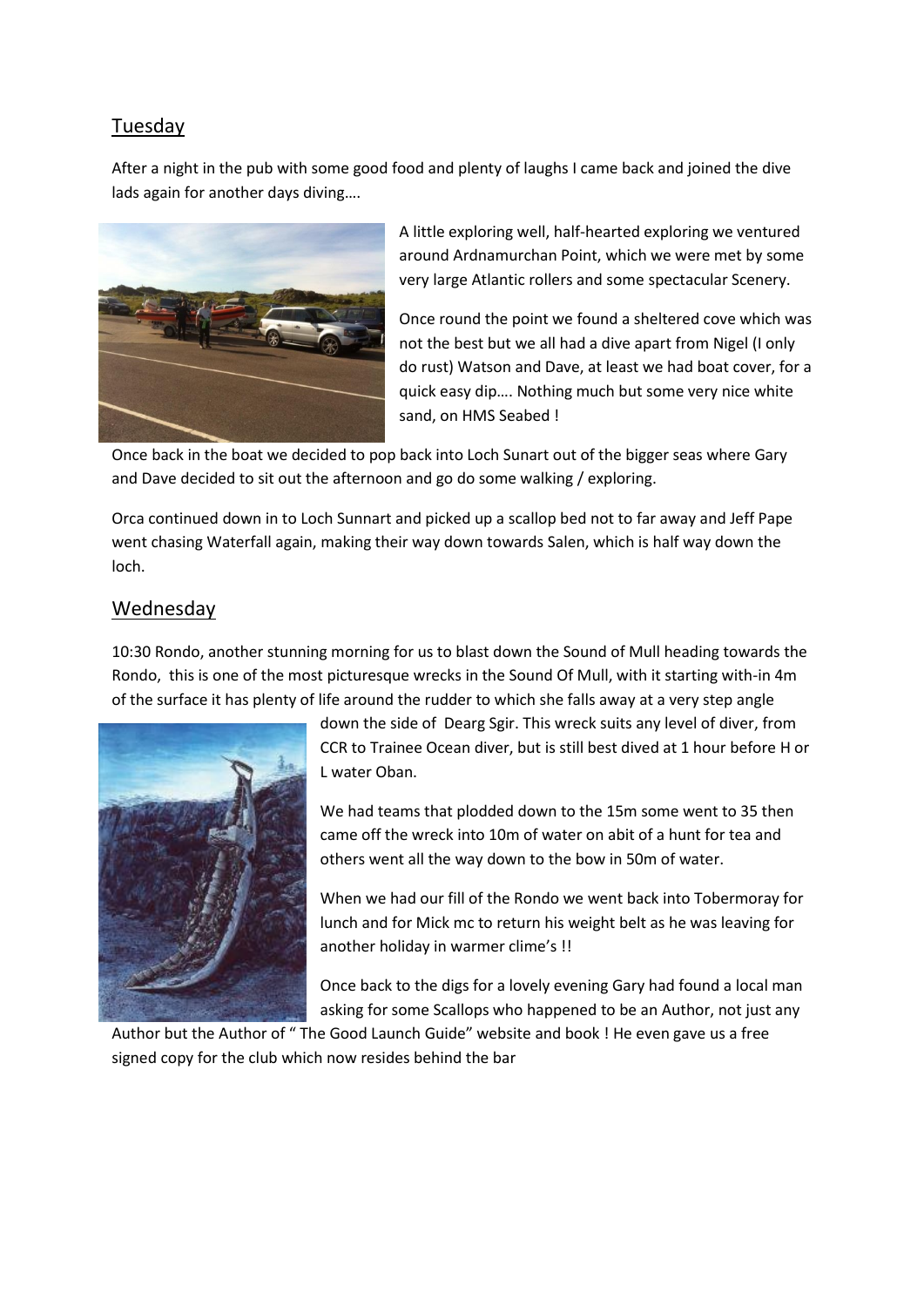What a nice evening for scallops on an open flame……



#### **Thursday**

As the weather started to turn and was not looking good for the last couple of days Phil J and John decided to load the car up and head back to Sheffield. Orca went out with a reduced crew consisting of Phil, James, Gary and Dan we went down Loch Sunnart and dived behind the island of Carna, which produced many scallops and squat lobsters.

We then landed, built a fire and ate them fresh, Dave was rather jealous when we returned.

Jeff Pape went back over to the wall of Calf Island for another dip then returned as the weather closed in.

Once all crews were back at base Jeff Pape crew along with Gary and Dan decided to head home on the Friday morning, leaving the Bennetts to head to the pub and enjoy Scottish weather at its finest.



Until the next adventure…… Good night.